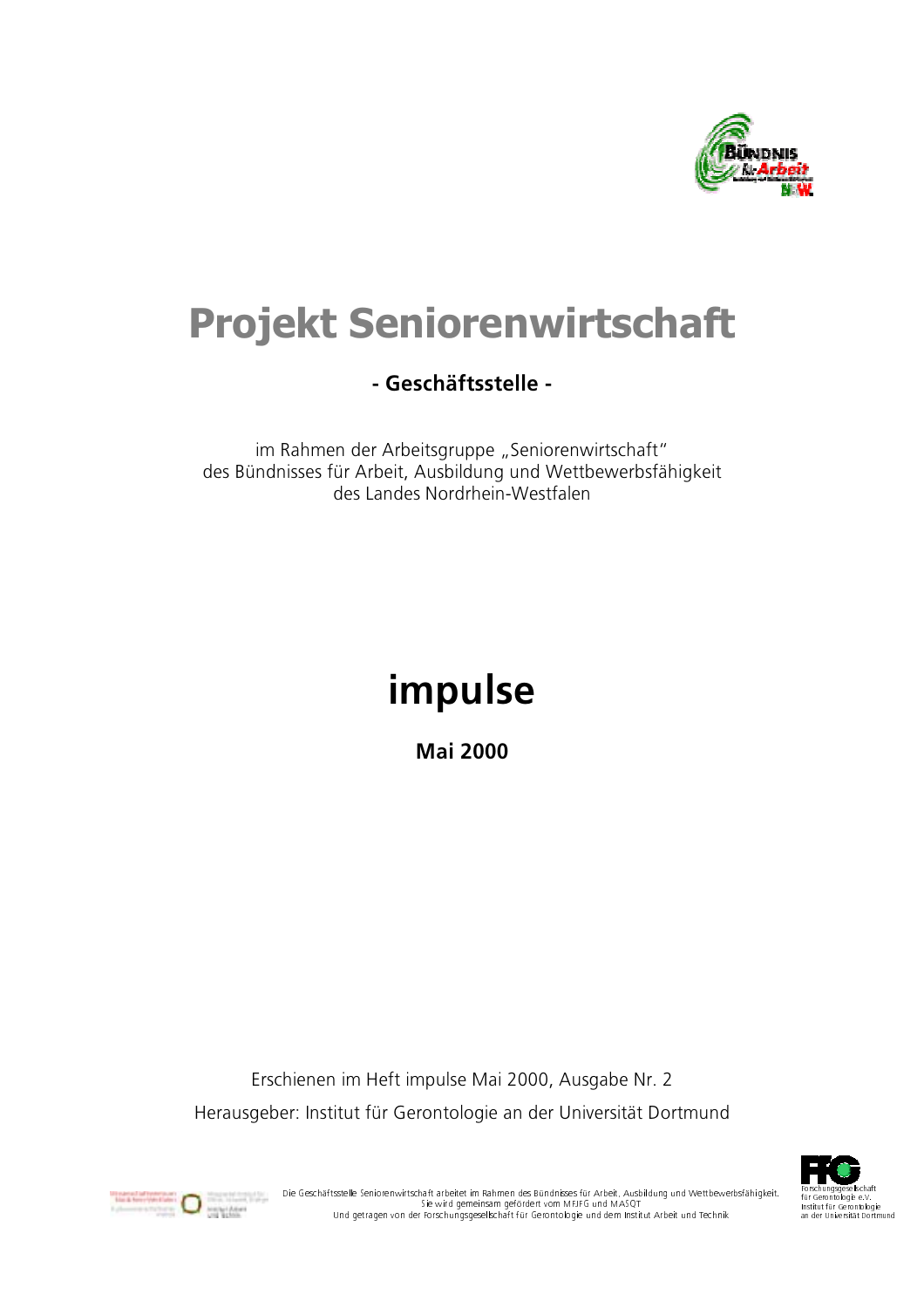# **Editorial**

# Seniorenwirtschaft als AG des Bündnisses für Arbeit, Ausbildung und Wettbewerbsfähigkeit NRW: Entstehungsgeschichte, Ziele, Aufgaben und institutionelle Struktur

Hintergrund der AG SENIORENWIRTSCHAFT des Bündnisses für Arbeit, Ausbildung und Wettbewerbsfähigkeit NRW bildet die Überlegung, dass ältere Menschen eine wirtschaftlich und beschäftigungsmäßig äußerst relevante Größe darstellen, die bisher nur in Ansätzen im Wirtschaftsgeschehen berücksichtigt wurde (vgl. dazu impulse 4/1999). Bislang wurde das Altern der Gesellschaft überwiegend als ein Problem des (Wirtschaft-) Standorts Deutschland diskutiert und die Alten in der Gesellschaft hauptsächlich als Last und Kostenfaktor gesehen. In letzter Zeit wird jedoch auch vermehrt auf die sich daraus ergebenden Chancen für Wirtschaft und Beschäftigung hingewiesen und dazu aufgefordert, den Bedürfnissen und wirtschaftlichen Potenzialen älterer Menschen mehr Aufmerksamkeit zu widmen und das Wissen um diesen Bereich zu bündeln und zu vertiefen (vgl. dazu das "Memorandum Wirtschaftskraft Alter" der Forschungsgesellschaft für Gerontologie e.V. (FFG) und des Institut Arbeit und Technik (IAT), herunterzuladen unter www.uni-dortmund.de/FFG oder www.iatge.de).

Mit der Einrichtung der AG SENIORENWIRTSCHAFT des Bündnisses für Arbeit, Ausbildung und Wettbewerbsfähigkeit trägt das Land Nordrhein-Westfalen der wachsenden Bedeutung der Zielgruppe der Senior/-innen Rechnung.

### Zur Entstehungsgeschichte

Grundlage der Initiative Seniorenwirtschaft bildete das von der Forschungsgesellschaft für Gerontologie (FFG) und dem Institut Arbeit und Technik (IAT) gemeinsam verfasste Memorandum "Wirtschaftskraft Alter", in dem die Rahmenbedingungen der Wirtschaftskraft Älterer (insbesondere demografische Entwicklungen, ein steigendes Produktivitätspotenzial Älterer, steigende Einkommen und die Diversifizierung von Lebensstilen und Interessen älterer Menschen) aufgezeigt und mögliche Handlungsoptionen fixiert worden sind. Ausgangspunkt der dort vorgestellten Überlegungen war es, durch die (Weiter-) Entwicklung seniorengerechter Produkte und Dienstleistungen die Wirtschaftskraft älterer Menschen zu aktivieren und dadurch zum einen positive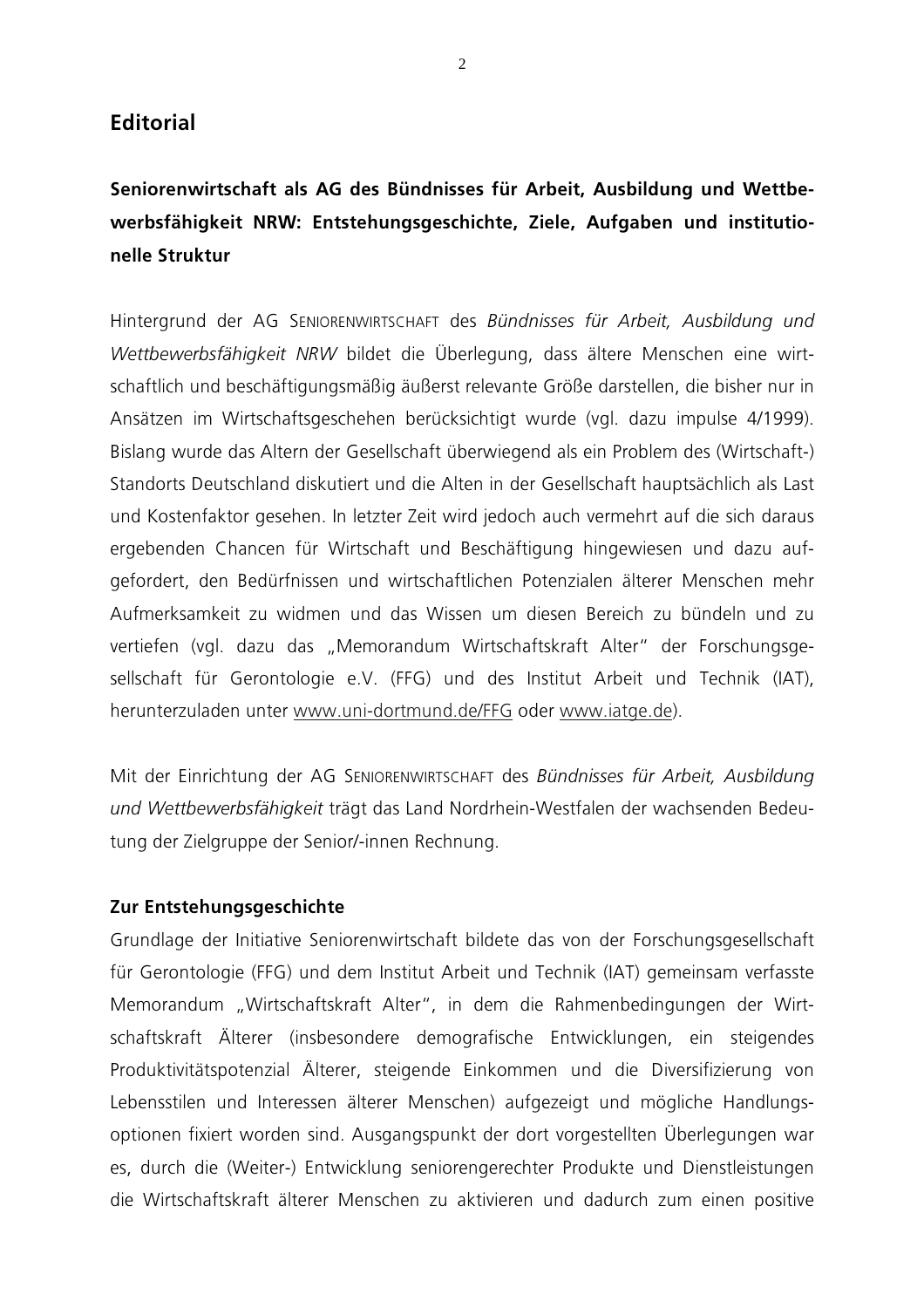arbeitsmarktpolitische Effekte zu erzielen und zum anderen zu einer Erhöhung der Lebensqualität älterer Menschen beizutragen.

Unter Federführung der Landesministerien MASSKS und MFJFG wurden diese Überlegungen auf einem Auftaktworkshop zum Thema "Wirtschaftkraft Alter: Gestaltungsfelder zur Beschäftigungsförderung" am 02.11.99 in Gelsenkirchen von einem begrenzten Kreis von Akteuren der freien Wirtschaft, der öffentlichen Hand und der freien Wohlfahrtspflege diskutiert. Die vorab ausgewählten Handlungsfelder Neue Medien und Mediennutzung im Alter; Wohnen, Handwerk- und Dienstleistungswirtschaft sowie Freizeit, Tourismus, Sport und Wellness wurden von den Experten/-innen auf ihre Relevanz und ihre Potenziale überprüft und als solche eindrucksvoll bestätigt.

Ziel und Ergebnis des Workshop war es, erste Erkenntnisse über die Verbreitung und Umsetzung der Entwicklung seniorengerechter Dienste und Produkte mit Blick auf positive Beschäftigungseffekte zu gewinnen, bereits bestehende vielversprechende Handlungsansätze und -strategien zu identifizieren und weiterzuentwickeln, Kooperationspartner zu gewinnen und erste konkrete Projektideen zu konzipieren.

Auf Grundlage der viel versprechenden Ergebnisse dieser Auftaktveranstaltung hat sich die AG SENIORENWIRTSCHAFT des Bündnisses für Arbeit, Ausbildung und Wettbewerbsfähigkeit NRW am 28.2.2000 konstituiert.

# Zielsetzung

Die AG "Seniorenwirtschaft" will dazu beitragen, dass möglichst viele Sozial-, Gesundheits- und Wirtschaftseinrichtungen im Lande Nordrhein-Westfalen ihr Angebot an altenorientierten und altengerechten Produkten und Dienstleistungen verbessern. Dadurch soll:

- ⇒ die Lebenssituation älterer Mitbürger/-innen in NRW verbessert werden,
- ⇒ der Beschäftigungsstand in Unternehmen, die Produkte und Dienstleistungen für ältere Menschen liefern, deutlich ausgeweitet werden,
- ⇒ die Kaufkraft älterer Menschen aus NRW (aber auch aus Nachbarregionen) mobilisiert werden.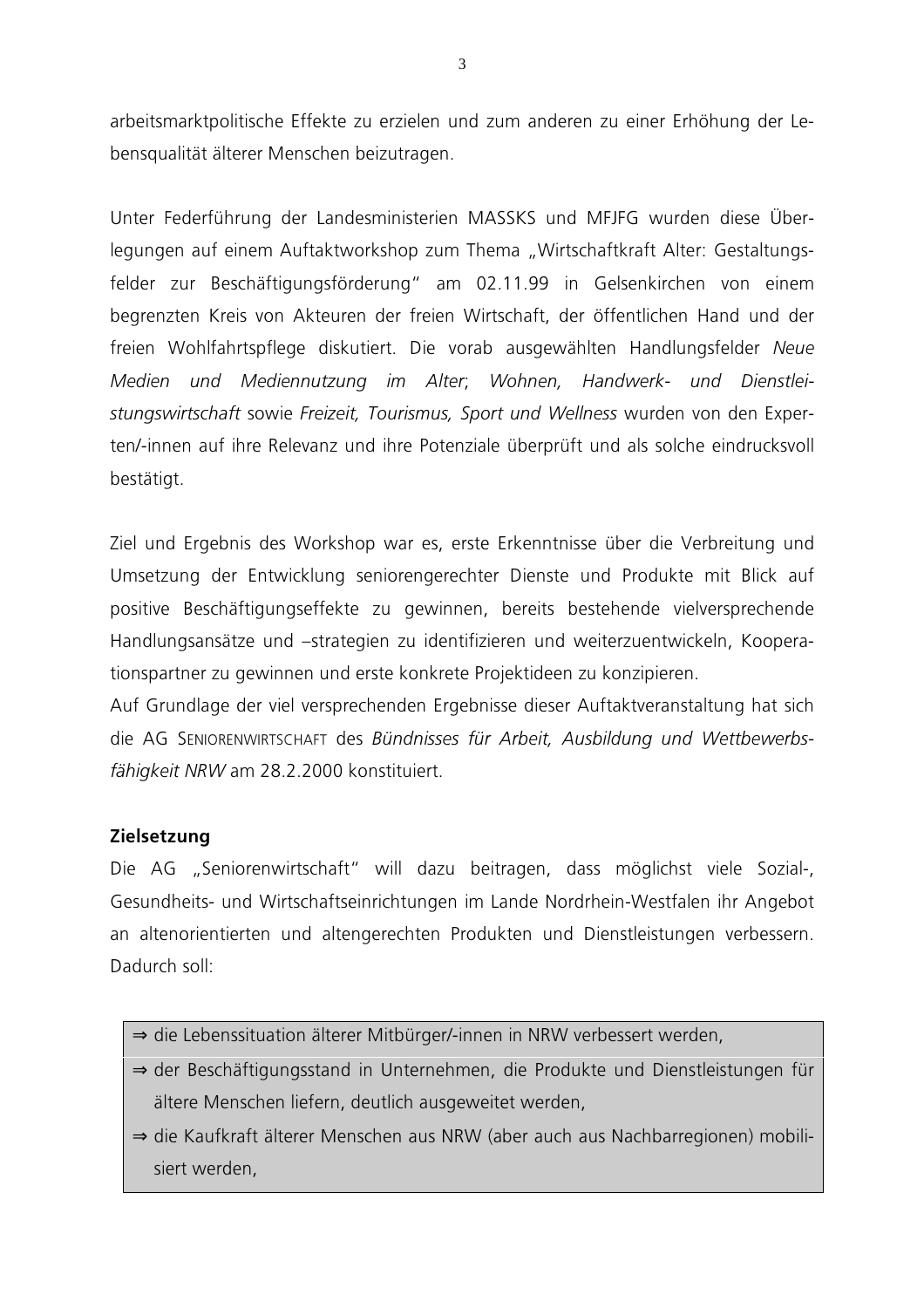⇒ NRW sich als (exportfähiger) Kompetenzstandort für Fragestellungen profilieren, die die Zukunft des Alterns und das Altern der Gesellschaft betreffen.

# Aufgaben

Die Initiative "Seniorenwirtschaft" setzt sich folgende Aufgaben, um die angesprochenen Ziele zu erreichen:

- ⇒ Die Wirtschaft (einschließlich der Sozial- und Gesundheitsdienstleister) soll auf die Herausforderungen und Chancen des Seniorenmarktes aufmerksam gemacht werden
- $\Rightarrow$  Es sind Handlungsfelder zu identifizieren, in denen mit neuen oder verbesserten Produkten und Dienstleistungen sowohl mehr Lebensqualität für ältere Menschen als auch mehr Beschäftigung geschaffen werden kann.
- $\Rightarrow$  Es sind Pilotprojekte anzustoßen und zu begleiten, mit denen gezeigt werden soll, ob und wie sich der Seniorenmarkt aktivieren und ausbauen lässt
- ⇒ Die Kontakte relevanter Akteure aus der Praxis untereinander sollen aufgebaut und gefördert werden, um die Zusammenarbeit bei der Entwicklung, Erprobung und Vermarktung neuer oder verbesserter Produkte und Dienstleistungen zu erleichtern
- $\Rightarrow$  Internationale Kontakte sollen aufgebaut werden, um auf die nordrheinwestfälischen Produkte, Dienstleistungen und Kompetenzen im Bereich der Seniorenwirtschaft hinzuweisen.
- ⇒ Orientierungs- und Qualifizierungsmaßnahmen für Management und Beschäftigte sollen angestoßen werden, die dafür sorgen, dass die Interessen älterer Menschen auch mittel- und langfristig in der Wirtschaft Berücksichtigung finden.

# **Institutionelle Struktur**

Träger der AG SENIORENWIRTSCHAFT im Rahmen des Bündnisses für Arbeit NRW sind die Arbeitgeberverbände und Gewerkschaften, Kammern und Fachverbände von Handwerk, Industrie und Handel sowie die Landesregierung (MASSKS, MFJFG, MWMTV, MBW, FM, StK).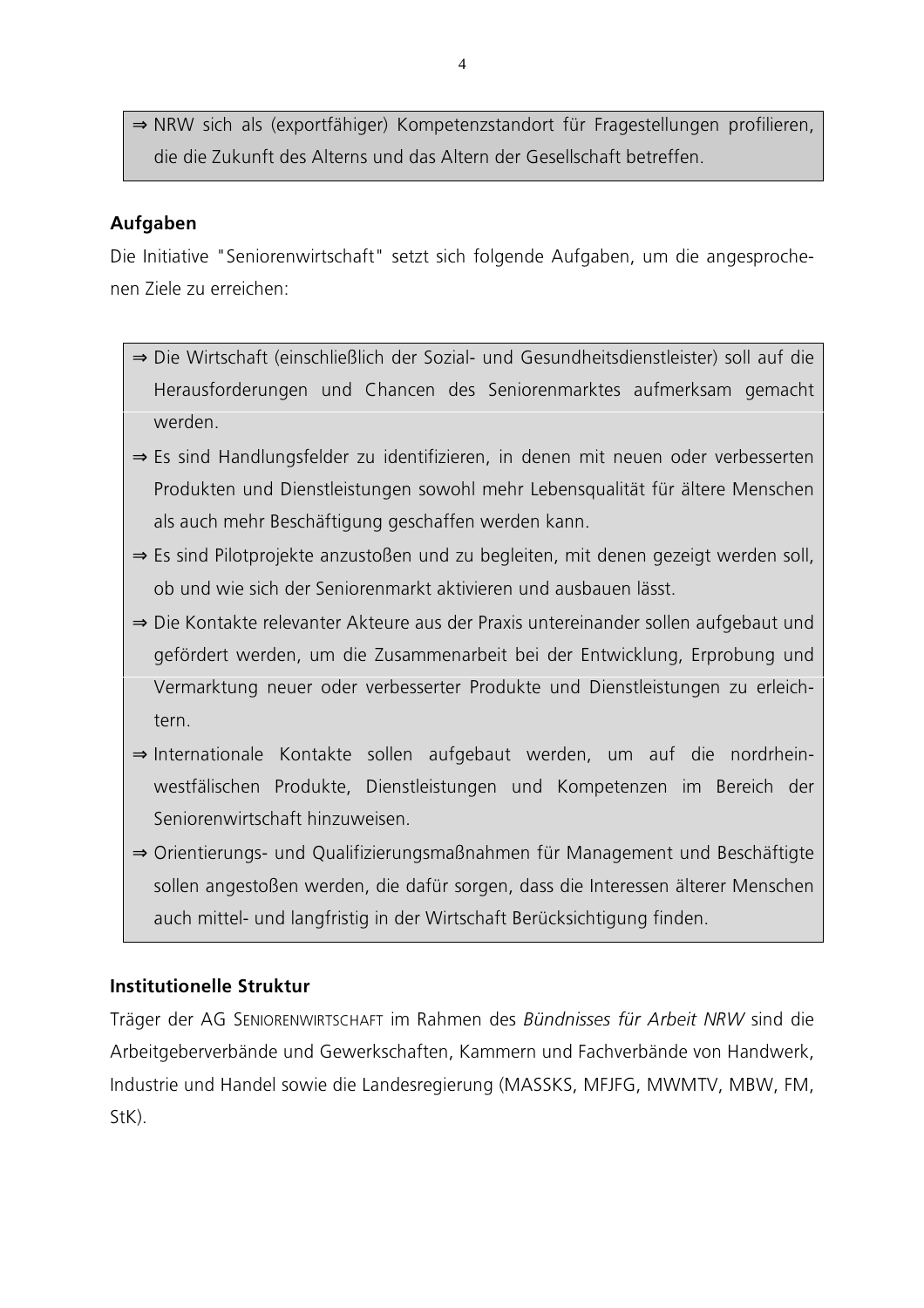Zur Umsetzung der Initiative wurde eine institutionelle Struktur mit drei Säulen eingesetzt:

- 1) Zentrale Arbeitsgruppe
- 2) Handlungsfeldbezogene Arbeitsgruppen
- 3) Geschäftsstelle Seniorenwirtschaft





Die zentrale Arbeitsgruppe Seniorenwirtschaft setzt sich aus Vertreter/-innen von Gewerkschaften, Arbeitgebern, der Arbeitsverwaltung, der Industrie- und Handelskammer, der Handwerkskammer, Ressortvertretern zuständiger Landesministerien, der Landesarbeitsgemeinschaft der Wohlfahrtsverbände, der FFG und dem IAT zusammen. Die Federführung wird gemeinsam vom MFJFG und MASSKS wahrgenommen. Sie berät über die Art und Ausrichtung der einzuschlagenden Aktivitäten und unterstützt die Landesregierung sowie andere einschlägig tätige Organisationen bei der Planung und Umsetzung von Maßnahmen, Programmen und Projekten.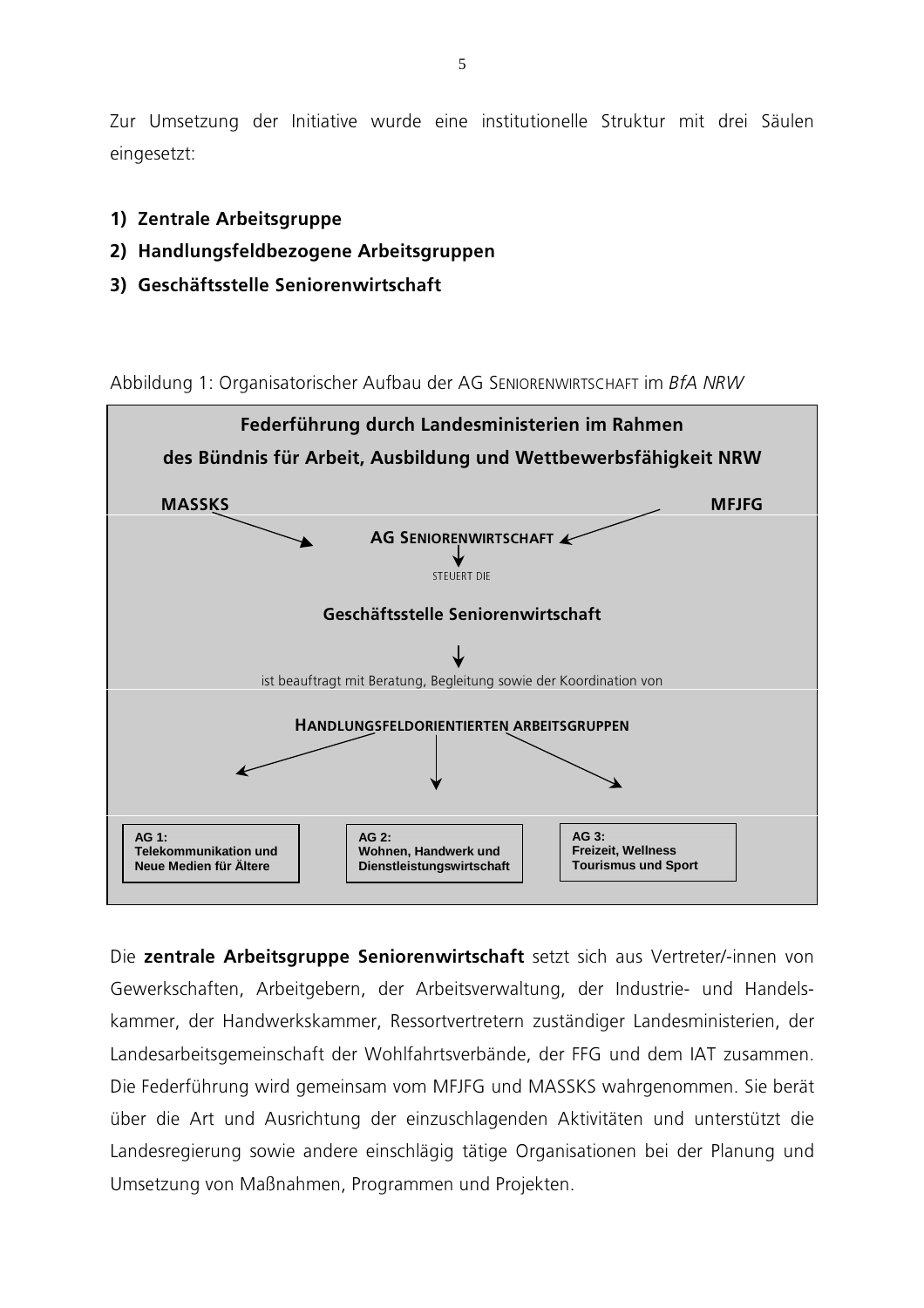Die handlungsfeldbezogenen Arbeitsgruppen setzen sich aus Vertreter/-innen der zentralen Arbeitsgruppe zusammen und können jederzeit externe Experten/-innen hinzuziehen. Die Arbeitsgruppen sollen konkrete Projekte anstoßen und entwickeln und darüber hinaus die im Handlungsfeld notwendigerweise zu gestaltenden Rahmenbedingungen (z. B. Qualifizierung, Qualitätssicherung, Förderung von Existenzgründung) definieren.

Die Geschäftsstelle Seniorenwirtschaft begleitet die Arbeit der Initiative fachlich. Ihre Aufgaben sind vor allem:

- ◆ Entwicklung und fachliche Fundierung von Vorschlägen für Maßnahmen/Projekte
- Wissenschaftliche Beratung, Bewertung und Begleitung von Projekten/Initiativen
- ◆ Konzeption und Durchführung von einschlägigen Veranstaltungen/Workshops
- Sondierung, Bündelung und Vermarktung der vorhandenen Kompetenzen
- Geschäftsführung/Koordination der Gesamtinitiative und der Arbeit der zentralen Arbeitsgruppe
- Erstellung eines jährlichen Statusreports über die Entwicklung und Perspektiven der Initiative "Seniorenwirtschaft" unter besonderer Berücksichtigung von Beschäftigungseffekten und Hemmfaktoren

Die Geschäftsstelle hat ihren Sitz in Gelsenkirchen und wird in fachlichen Fragen von der Forschungsgesellschaft für Gerontologie (Dortmund) sowie vom Institut Arbeit und Technik (Gelsenkirchen) unterstützt und begleitet. Sie hat ihre Arbeit zum 01. März 2000 aufgenommen und ist unter folgender Adresse zu erreichen:

Geschäftsstelle Seniorenwirtschaft am IAT Wissenschaftspark Gelsenkirchen Munscheidstr, 14, 45886 Gelsenkirchen Vera Gerling & Michael Cirkel Sekretariat: Simone Sprick & Ursula Puzicha Tel.: 02 09/17 07-3 44 02 09/17 07-3 43 02 09/17 07-1 10  $Fax$ e-mail: gerling@iatge.de cirkel@iatge.de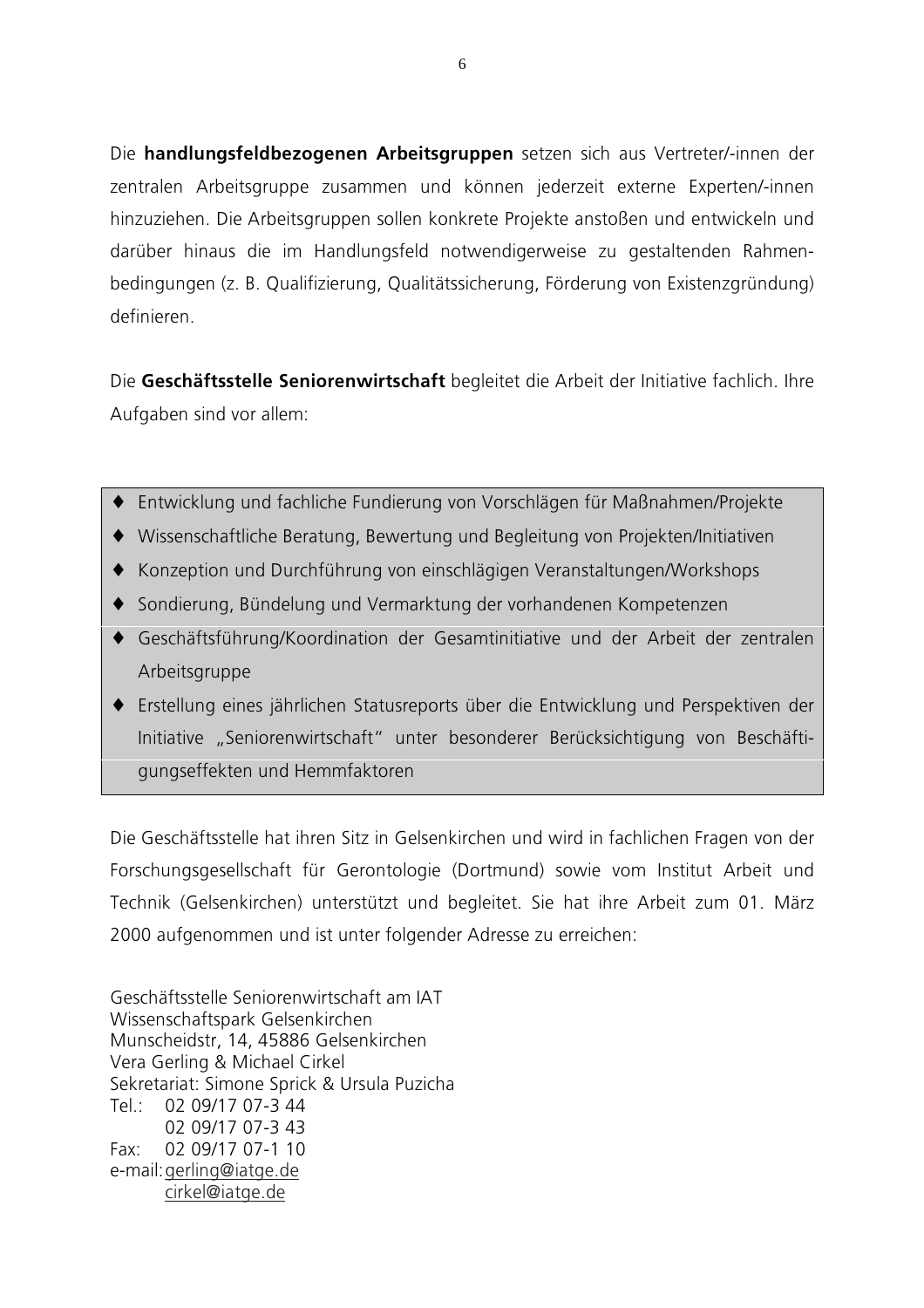# AG "Seniorenwirtschaft" des Bündnis für Arbeit, Ausbildung und Wettbewerbsfähigkeit NRW: Handlungsfelder und Initiativchancen

Das Feld Seniorenwirtschaft ist ein komplexes und umfassendes Gebiet, weswegen eine inhaltliche Eingrenzung der Arbeitsfelder der AG Seniorenwirtschaft dringend erforderlich war

Die Auswahl und Begründung der Handlungsfelder ist anhand zweier Kriterien erfolgt. Zum einen wird aus beschäftigungspolitischer Sicht davon ausgegangen, dass in den ausgewählten Bereichen aufgrund ihrer stärkeren Orientierung am Dienstleistungsbereich am ehesten und am schnellsten Beschäftigungseffekte erreicht werden können. Zum anderen wird aus fachlicher Sicht davon ausgegangen, dass in den aufgeführten Bereich die größten Angebotsdefizite für ältere Menschen ausgeglichen werden und so am ehesten zur Verbesserung ihrer Lebenssituation beigetragen werden kann.

Unter diesen Gesichtspunkten sind die seitens des IAT und der FFG aus wissenschaftlicher Perspektive erfolgten Vorschläge für Handlungsfelder auf dem Workshop in Gelsenkirchen eingegrenzt und durch die Mitglieder der AG Seniorenwirtschaft und der jeweiligen Unter-AGs diskutiert und ergänzt worden. Folgende drei Themenkomplexe sind als prioritäre Handlungsfelder festgesetzt worden.

# Prioritäre Handlungsfelder

Telekommunikation und Neue Medien für Ältere Wohnen, Handwerk und Dienstleistungswirtschaft Freizeit, Tourismus, Sport und Wellness

#### $1<sub>1</sub>$ Zum Handlungsfeld TELEKOMMUNIKATION UND NEUE MEDIEN

Die Relevanz des Feldes TELEKOMMUNIKATION UND NEUE MEDIEN FÜR ÄLTERE WURde lange Zeit bezweifelt, ist heute jedoch unumstritten: Alte Menschen partizipieren an den Vorteilen der Neuen Medien. Sie zählen im Internet zu den am stärksten wachsenden Teilnehmergruppen und einige Unternehmen machen sich daran, die neuen Medien zur Entwicklung innovativer Angebote für ältere Menschen zu nutzen. NRW als Medienland Nr. 1 könnte so auch zu einem der wichtigsten Standorte im Seniorenbereich werden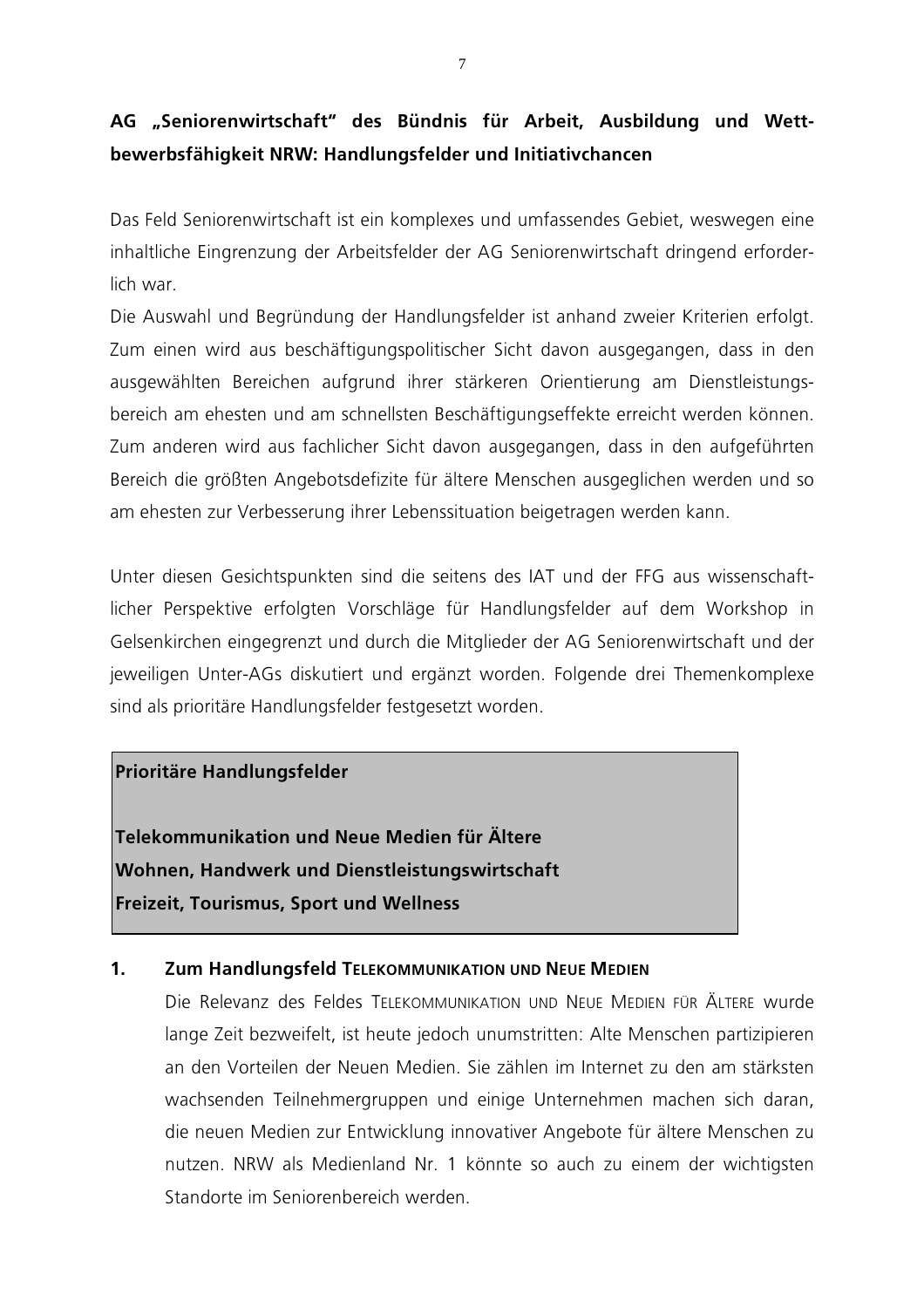Die Vorteile neuer Medien für ältere Menschen lassen sich in drei Bereiche gliedern:

Die Entwicklung und Verbesserung der Medienkompetenz älterer Menschen Die Entwicklung spezifischer Internetangebote

Die Nutzung von Telekommunikation und Multimedia für die Um- und Neugestaltung von altenorientierten Produkten und Dienstleistungen

In der konstituierenden Sitzung der Unter-AG Telekommunikation und Neue Medien am 28.3.00 sind folgende Arbeitsfelder und inhaltliche Schwerpunkte benannt worden

#### $1.1$ Handlungsfeld Medienkompetenz:

Ausstattungskonzepte für Senioreneinrichtungen Schulungskonzepte für Mitarbeiter/-innen Weiterentwicklung von seniorengerechten Online-Angeboten und Unterstützungskonzepten für ältere EDV und Online-Nutzer/-innen Besondere Berücksichtigung des Aspekts der Bedienungsfreundlichkeit

#### $1.2.$ Handlungsfeld Telekommunikation und Neue Medien als Instrument für bessere Dienstleistungen:

Entwicklung eines Businesskonzeptes für Teleservices für Senioren (TESS), Auflage dieses Angebotes als Großprojekt im Ruhrgebiet mit mehreren Zentralen

Aufbau und Weiterentwicklung bildbasierter Unterstützungstechnik für zu Hause pflegende Angehörige

Entwicklung mobiler Kommunikations- und Orientierungssysteme mit GPS-Technologie durch soziale Dienstleistungsanbieter und Technikanbieter

Entwicklung von electronic-commerce-Angeboten für ältere Menschen sowie den Aufbau geeigneter Distributionssysteme (z. B. in Kooperation mit Pflegediensten)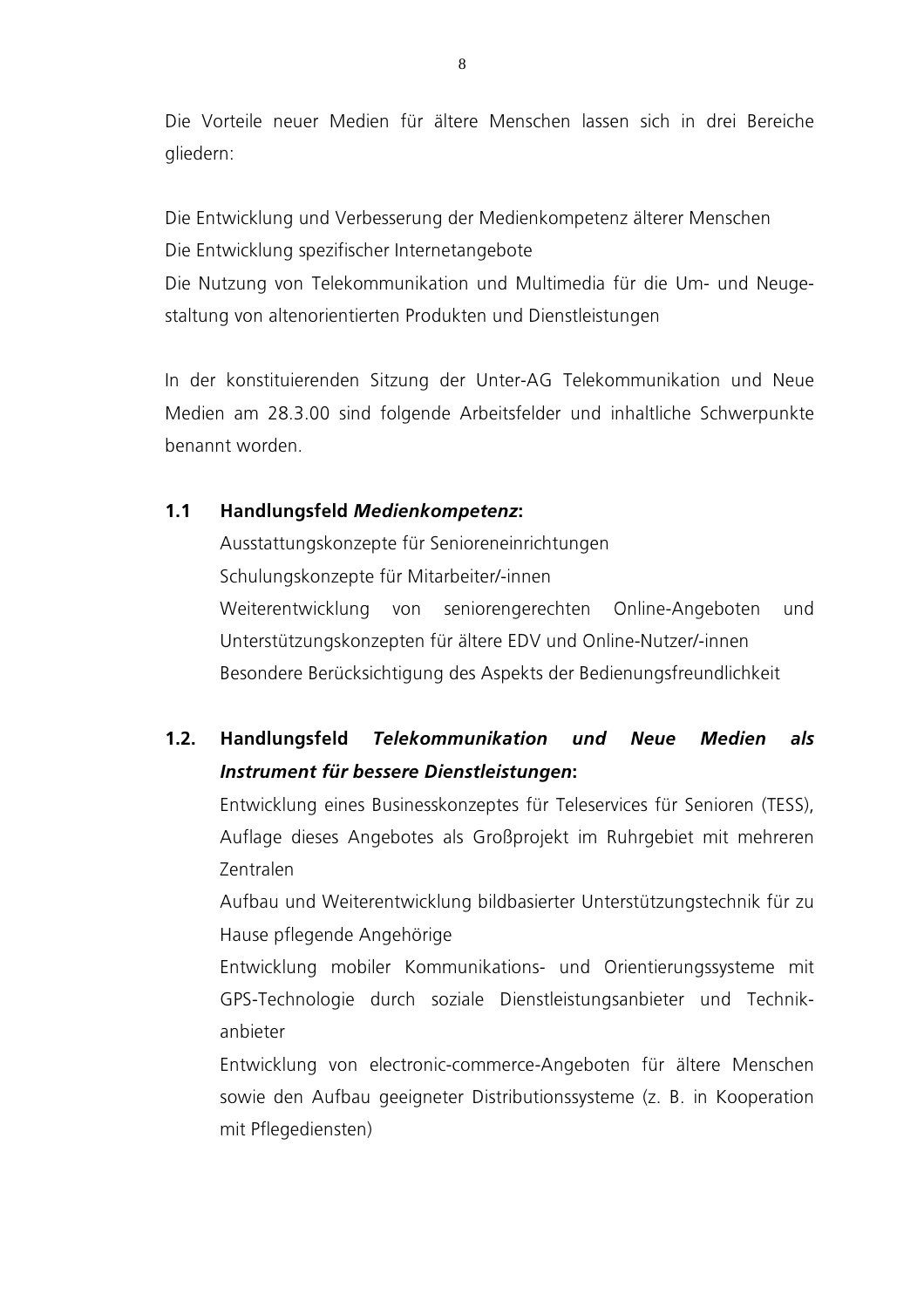#### $2.$ Zum Handlungsfeld WOHNEN, HANDWERK UND DIENSTLEISTUNGSWIRTSCHAFT

Das Handlungsfeld Wohnen stellt einen zentralen Aspekt der alltäglichen Lebensqualität Älterer dar und ist seniorenpolitisch schon seit längerem ein thematisiertes Handlungsfeld. Allerdings ist es beschäftigungspolitisch bislang wenig belichtet und entwickelt worden. Grundsätzlich müssen bestehende Dienste stärker auf die Bedürfnisse und Bedarfe der Senioren ausgerichtet und ausgeweitet werden. Dies gilt vor allem im Bereich des Betreuten bzw. Service-Wohnens und bezogen auf handwerkliche Reparatur- und Wartungsdienste. Viele dieser, die Selbständigkeit und Integration älterer Menschen fördernde Dienste, sind im Vergleich zu anderen Ländern stark unterentwickelt.

In der konstituierenden Sitzung der UAG Wohnen, Handwerk und Dienstleistungswirtschaft sind folgende fünf prioritäre Arbeitsfelder und Handlungsanforderungen diskutiert und festgelegt worden:

### Wohnungsbau für Ältere

Verbesserung investiver Rahmenbedingungen Verknüpfung von Wohnungsbau und Infrastrukturplanung Durchführung einer Marktanalyse Schaffung von Kooperationsbündnissen

### Umbaumaßnahmen im Bestand

Verknüpfung Wohnraumanpassungsberatung und Handwerk Marktanalyse/Zielgruppenansprache/Informationskonzepte Qualifizierung des Handwerks bzw. von Handwerkern

## Service für Wohnen im Alter

Schaffung von Markttransparenz Erschließung mittlerer Preissegmente/Schaffung von Finanzierungsmodellen Verknüpfung mit arbeitsmarktpolitischen Maßnahmen Abbau rechtlicher Hemmnisse bezogen auf das Heimgesetz